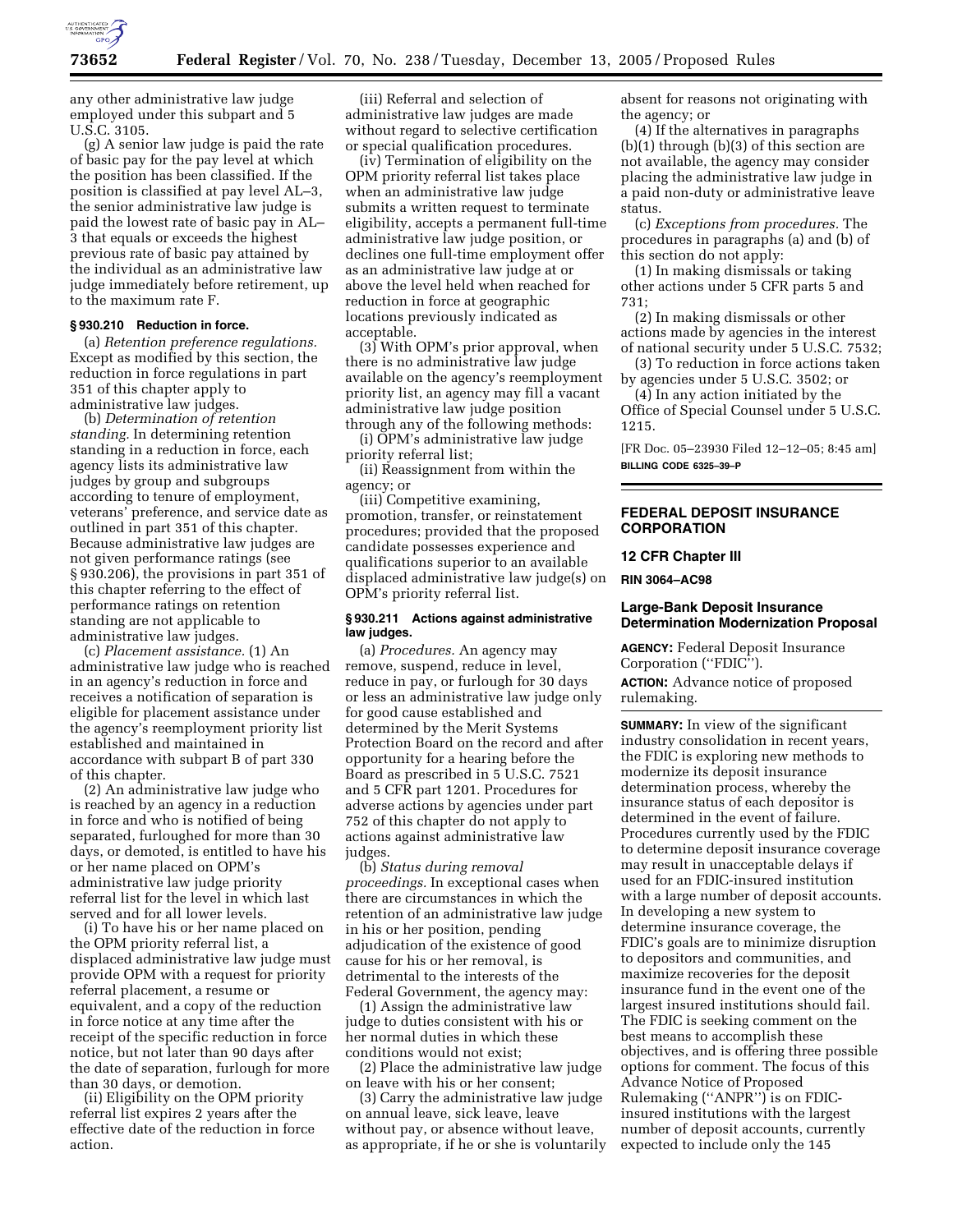insured institutions with total number of deposit accounts over 250,000 and total domestic deposits of at least \$2 billion (''Covered institutions''). None of these options require that insured institutions transmit deposit data to the FDIC unless the institution is in danger of failing.

**DATES:** Comments must be submitted on or before March 13, 2006.

**ADDRESSES:** You may submit comments by any of the following methods:

• *Agency Web site: http:// www.FDIC.gov/regulations/laws/ federal/propose.html.* Follow the instructions for submitting comments.

• *E-mail: comments@FDIC.gov.* 

• *Mail:* Robert E. Feldman, Executive Secretary, Attention: Comments/Legal ESS, Federal Deposit Insurance Corporation, 550 17th Street, NW., Washington, DC 20429.

• *Hand Delivered/Courier:* The guard station at the rear of the 550 17th Street Building (located on F Street), on business days between 7 a.m. and 5 p.m.

• *Public Inspection:* Comments may be inspected and photocopied in the FDIC Public Information Center, Room 100, 801 17th Street, NW., Washington, DC, between 9 a.m. and 4:30 p.m. on business days.

• *Internet Posting:* Comments received will be posted without change to *http://www.FDIC.gov/regulations/ laws/federal/propose.html,* including any personal information provided.

#### **FOR FURTHER INFORMATION CONTACT:**

James Marino, Project Manager, Division of Resolutions and Receiverships, (202) 898–7151 or *jmarino@fdic.gov* or Christopher Hencke, Counsel, Legal Division, (202) 898–8839 or *chencke@fdic.gov.* 

# **SUPPLEMENTARY INFORMATION:**

#### **I. Introduction**

The FDIC seeks comment on the best way to improve the deposit insurance determination process. Three options are presented for comment.

• Option 1 would require Covered institutions to have installed on their computer systems a routine that, in the event of failure, would automatically place a temporary hold on a portion of the balances in large deposit accounts. The percentage hold amount would be determined by the FDIC at the time of failure, depending mainly on estimated losses to uninsured depositors. These holds would be placed immediately prior to the institution reopening for business as a bridge bank, generally expected to be the next business day. The institution also would need to be able to automatically remove these holds and debit the account, if

necessary, depending on the results of the FDIC's insurance determination. The insurance determination would be facilitated by the institution providing the FDIC, in the event of failure, with depositor data (name, address, tax identification number, etc.) in a standard format, including a unique identifier for each depositor and the insurance category of each account.

• Option 2 is similar to Option 1, except the standard data set would include only information the institution currently possesses. This option would not require a unique identity for each depositor or that the institution supply the insurance category for each account.

• Option 3 would require that, in addition to Option 1 or Option 2, the largest 10 or 20 Covered institutions (in terms of the number of deposit accounts) know the insurance status of their depositors at any given point in time and have the capability to automate the placement of hard holds and debit uninsured funds as specified by the FDIC upon failure.

The FDIC is interested in improving its ability to make insurance determinations in the insured institutions with the largest number of deposit accounts, which currently would include insured institutions with over 250,000 deposit accounts and total domestic deposits over \$2 billion. As of June 30, 2005 that would include 145 institutions.

Historically the FDIC has taken responsibility for making an insurance determination at the time of failure based on the failed institution's records. A precise deposit insurance determination requires a specialty system to analyze depositor data and apply the insurance rules. Under current law an insured depository institution is not required to calculate by depositor the amount of funds exceeding the \$100,000 insurance limit (by depositor and insurance category).

As part of its normal practice, the FDIC obtains depositor data only at the time an insured institution is in danger of failing. These data are received in the weeks or months prior to failure, and are obtained for the sole purpose of determining the insurance status of individual depositors and estimating the total amount of insured funds in the institution. The receipt of such depositor data is necessary for the FDIC to carry out its insurance function. The options provided in this ANPR do not alter the FDIC policy regarding the receipt of depositor information in preparation for the resolution of a failing insured institution. The FDIC is aware of the potential privacy issues surrounding the holding of depositor

information and has in place strict safeguards to protect these data.

The FDIC operates under a mandate when handling a failing institution to structure the least costly of all possible resolution transactions,<sup>1</sup> except in the event of systemic risk 2 and even in those cases the FDIC must conserve costs. Since the introduction of the systemic risk exception in 1991 no exceptions to the least-cost requirement have been granted. The FDIC's least-cost requirement was intended to reduce resolution cost and instill a greater degree of market discipline by requiring that losses be borne by uninsured depositors and non-deposit creditors. The FDIC's claims process clearly plays a central role in this area.

When an insured institution fails the FDIC may pay insured depositors up to the insurance limit (a ''pay-off'') or the FDIC may sell the failed institution to another FDIC-insured institution (a ''purchase and assumption transaction''). Another option is to establish a bridge bank 3 or a conservatorship and transfer deposits to that institution. Preservation of the deposit franchise of a failed institution is an important facet of minimizing resolution costs. As a consequence, the FDIC is most likely to use a bridge bank structure in the resolution of a Covered institution, although a pay-off or a purchase and assumption transaction remain possibilities. Establishing a bridge bank should contribute greatly to customer retention and minimize potential operational difficulties, which will enhance the sales premium when the bridge bank is privatized as part of the final resolution transaction.4

The FDIC also has a legal mandate to pay insured deposits ''as soon as possible'' 5 after an institution's closure. Although the FDIC has no statutory requirement to provide access to insured deposits within a specified time

3A bridge bank is a national bank chartered for the purpose of temporarily carrying on the banking operations of a failed institution until a permanent solution can be crafted. See 12 U.S.C. 1821(n). The FDIC's bridge bank authority applies only to the failure of a bank. In the event of the failure of an insured savings association the FDIC could seek a federal thrift charter that would be operated as a conservatorship. As with a bridge bank, the new thrift institution would be a temporary mechanism to facilitate a permanent resolution structure.

4Bovenzi, John F., ''An FDIC Approach to Resolving a Large Bank,'' *Financial Market Behavior and Appropriate Regulation Over the Business Cycle*, Chicago: Federal Reserve Bank of Chicago, May 2002, pages 56–61.

 $5$  Section 11(f)(1) of the FDI Act, 12 U.S.C. 1821(f)(1).

<sup>1</sup>Section 13(c)(4)(A)(ii) of the Federal Deposit Insurance Act (''FDI Act''), 12 U.S.C. 1823(c)(4)(A)(ii).

 $^2$  Section 13(c)(4)(G)(i) of the FDI Act, 12 U.S.C. 1823(c)(4)(G)(i).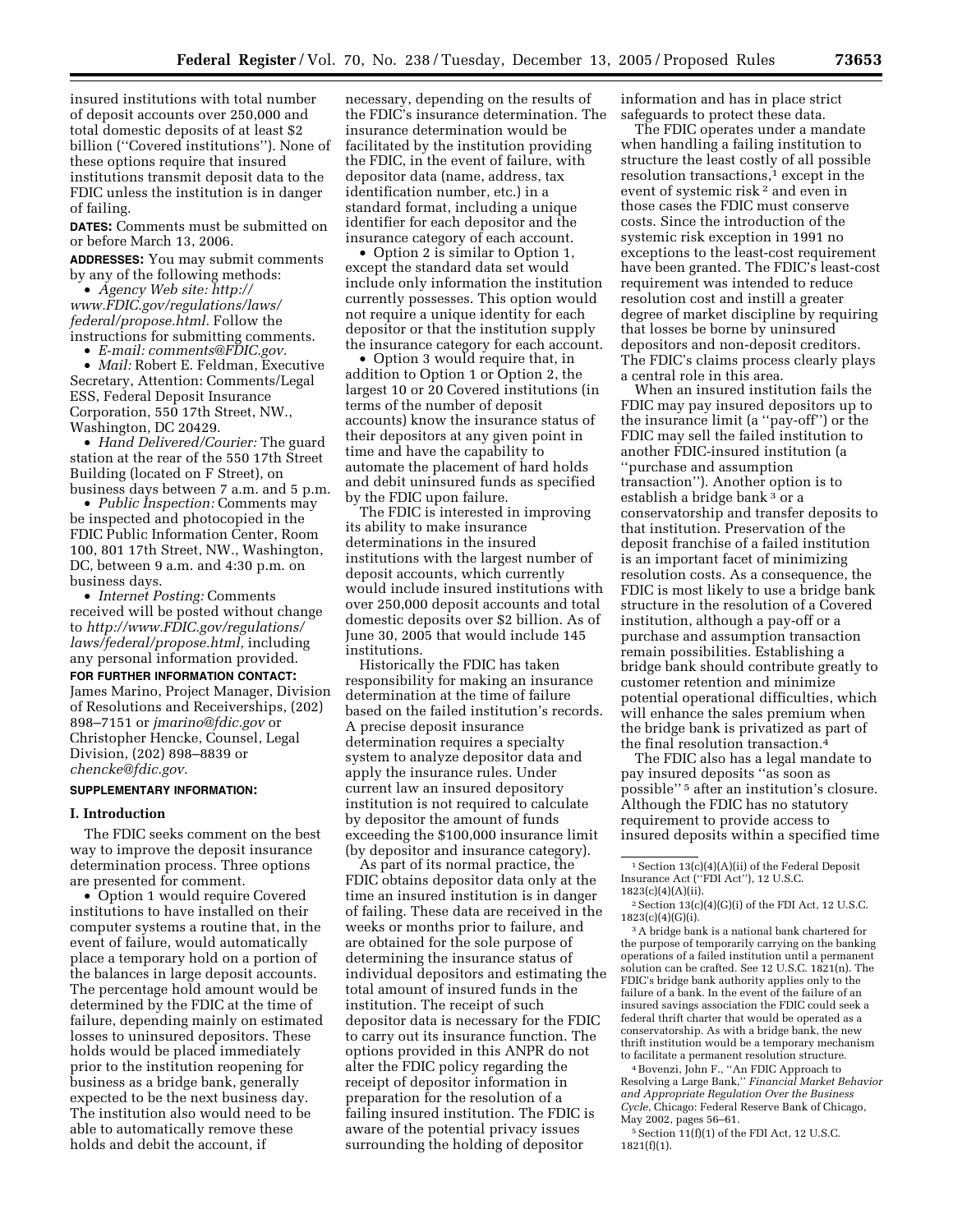after failure it places a high priority on providing access to deposits promptly to:

• Maintain public confidence in the banking industry and the FDIC.

• Provide the best possible service to insured depositors by minimizing uncertainty about their status and avoiding costly disruptions such as returned checks and a limit on their ability to meet financial obligations.

• Mitigate the spillover effects of a failure, which may include risks to the payments system, problems stemming from depositor illiquidity and a substantial reduction in credit availability. For large failures the potential spillover effects can be magnified, underscoring the importance of a rapid resolution. Effectively addressing spillover effects minimizes the likelihood of systemic risk.

• Retain, where feasible, the franchise value of the failed institution (and thus minimize the FDIC's resolution costs).

Historically, most insured institution closures have occurred on a Thursday or Friday. In recent years, the FDIC has made funds available to the majority of depositors by the next business day, usually the Monday following a Friday closing.

All of the insured institution failures of the past 10 years have been of modest size, the largest being Superior Bank, FSB with total deposits at the time of closure of about \$2 billion and roughly 90,000 deposit accounts. This failure pattern does not overshadow the FDIC's mandate to handle the failure of an insured institution of any size. Continued industry consolidation has caused the FDIC to reexamine its approach to conducting a deposit insurance determination, including the

adoption of new technologies and business processes that could greatly increase the efficiency and timeliness of resolving a failed institution and getting depositors access to their funds.

Industry consolidation raises practical concerns about the FDIC's current business model for conducting a deposit insurance determination. Larger institutions—especially those initiating recent merger activity—are considerably more complex, have more deposit accounts, greater geographic dispersion, more diversity of systems and data consistency issues arising from mergers than has been the case historically. Implications of industry consolidation over the past 10 years can be seen in the following table. Should such trends continue, deposits will become even more concentrated in the foreseeable future.

# TABLE 1.—TOP TEN INSTITUTIONS, BY NUMBER OF DEPOSIT ACCOUNTS

[In millions]

| Rank  | 1995 | 2000  |      |
|-------|------|-------|------|
|       | 11.0 | 36.4  | 47.8 |
| 2     | 6.5  | 10.9  | 29.1 |
| 3     | 3.8  | 9.0   | 22.7 |
|       | 3.6  | ۰.9   | 17.4 |
| 5     | 3.5  | .8    | 16.3 |
| 6     | 3.3  |       | 10.3 |
|       | 3.3  | 6.5   | 9.C  |
| 8     | n n  |       | 8.7  |
| 9     |      |       | 6.   |
|       | 3.0  | 5.0   | 5.0  |
| Total |      | 101.3 | 72.5 |

Source: FDIC.

This ANPR discusses regulatory options for a new business model for insurance determinations where Covered institutions would be required to facilitate the calculation of the insurance coverage of deposit accounts. Prior to developing the options discussed below and as part of its ongoing work to improve the efficiency of the claims process, the FDIC held meetings with senior examiners from the FDIC and other Federal banking agencies. Further, the FDIC solicited advice and opinions from the staff of four large insured depository institutions and a deposit servicer of large institutions.

After the basic options discussed in this ANPR were developed the FDIC held meetings with four large providers of deposit software or servicing to Covered institutions. During these meetings FDIC staff presented the options along with substantial background on its insurance determination process and the

objectives of the current claims modernization process. The deposit software vendors/servicers were asked to consider the feasibility of the options, including potential costs. Each vendor expressed a strong preference among these options for Option 2 (described in more detail below). The FDIC's impression from these meetings was that Option 2 could be incorporated into the vendor's deposit systems. Based on discussions with these vendors, staff of the FDIC believes the costs for Option 2 likely would be fairly modest.

These vendor visits were followed by meetings with the other Federal banking agencies: The Board of Governors of the Federal Reserve, the Office of the Comptroller of the Currency and the Office of Thrift Supervision. Visits also were made to several banking trade organizations to discuss the options and solicit feedback. Lastly, the options were presented for comment to the four large insured depository institutions visited earlier in the process.

The options outlined here cannot be implemented without some regulatory and financial burden. The FDIC is seeking to minimize these costs while at the same time ensuring that it can effectively carry out its mandates to make insured funds available quickly to depositors and provide a least-cost resolution for Covered institutions. The FDIC would like comment on the potential industry costs and feasibility of implementing the options (described below in more detail). The FDIC also is interested in comments on whether there are other ways to accomplish its goals that might be more effective or less costly or burdensome. In other words, what approach or combination of approaches (which may include new alternatives) most effectively meets this cost/benefit tradeoff?

Implementation of these or similar options will require that the FDIC amend its regulations. If changes in the regulations are proposed, the FDIC will publish a Notice of Proposed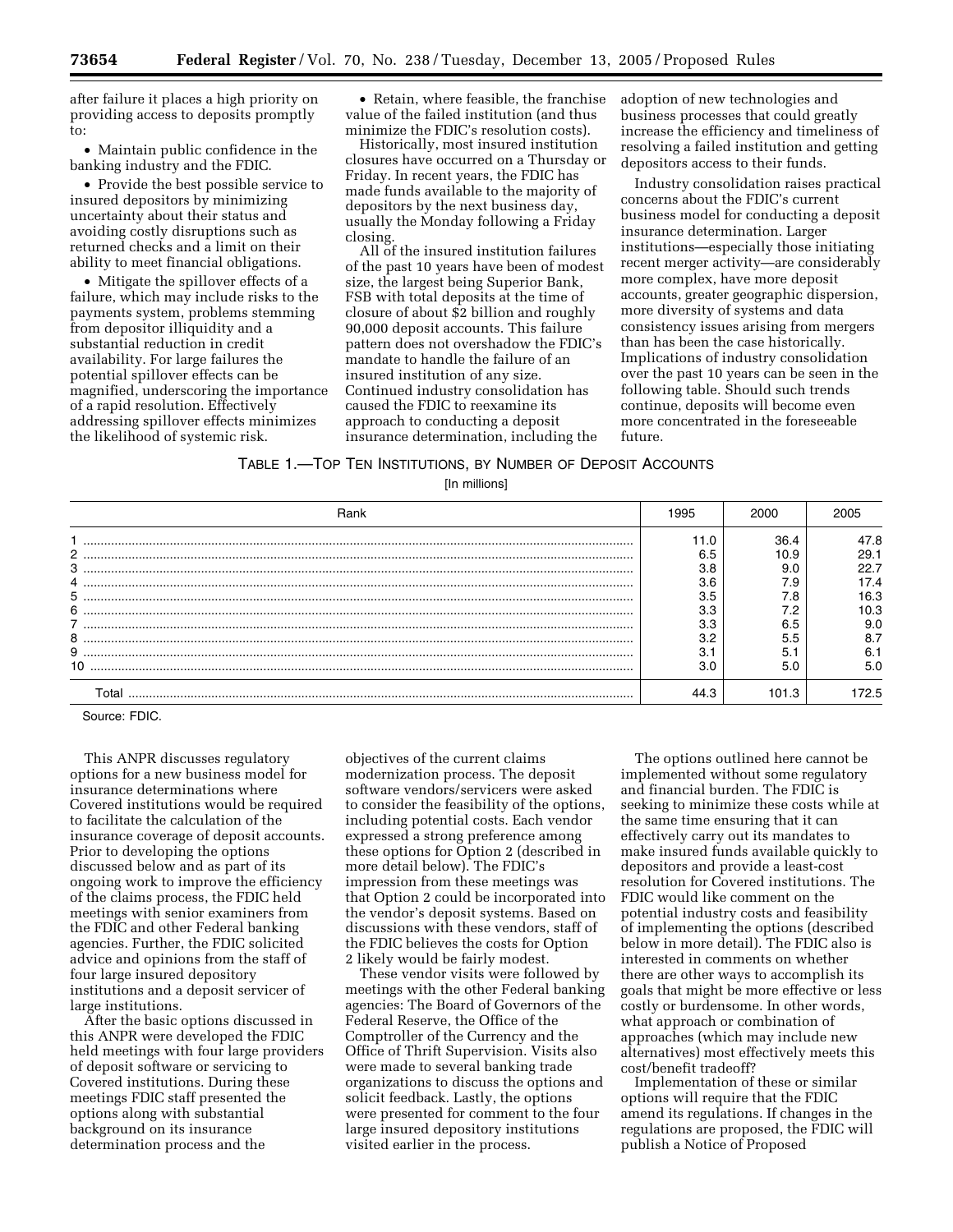Rulemaking and afford the opportunity for additional public comment before any final decision is made.

# **II. Background**

#### *FDIC Insurance Coverage*

The basic insurance limit is \$100,000 per depositor, per insured institution. Depositors eligible to receive insurance coverage include natural persons, legal entities such as corporations, partnerships and unincorporated associations, and public units. Insurance coverage is based on the concept of ownership rights and capacities. Deposits maintained by a person or entity in different ownership rights and capacities at one institution are separately insured up to the insurance limit. Deposits maintained in the same ownership rights and capacities are added together to determine the insurance coverage. The FDIC's rules and regulations for deposit insurance coverage describe the categories of ownership rights and capacities eligible for separate insurance coverage. FDIC refers to these as ''ownership categories'' (see Appendix A for a description of the primary ownership categories).6

All types of deposits (for example, checking accounts, savings accounts, certificates of deposit, interest checks and cashier's checks 7) that a depositor has at an institution in the same ownership category are added together before the FDIC applies the insurance limit for that category. A depositor cannot increase insurance coverage by dividing funds into different accounts in the same ownership category at the same institution. Similarly, in the case of joint accounts, using different coowner Social Security numbers on different accounts does not increase insurance coverage. In a deposit insurance determination, the FDIC relies upon the deposit account records of the failed institution to determine the ownership of an account and thus the amount of insurance coverage available.

# *Current Deposit Insurance Determination Process*

*Background.* The deposit insurance determination process has several steps. Each step varies in time and complexity, depending on the institution's characteristics (primarily the number of deposit accounts and deposit systems).

*Closing out the day's business.*  Generally, on the day of an institution's failure, all of the day's check processing and deposit transactions are completed (not including the overdraft decisionmaking process that occurs the following morning). The length of this process can vary across institutions. For larger institutions this process can run into the early morning hours possibly ending at 4 a.m. or later.

*Obtain deposit data.* A data file is obtained from the institution or its servicer. Obtaining usable requisite data from the institution or its servicer frequently is a time-consuming process. The FDIC will provide the institution or its servicer with a standard data request. The standard data request requires the institution to provide approximately 45 data fields for each deposit account along with electronic copies of trial balances and deposit application reconciliations. FDIC technical staff works with the insured institution until the standard data set requirements are met and the files transmitted to the FDIC can be processed properly.

Generally, the FDIC has at least 30 days advance warning to plan and prepare for failures. Data are requested in advance to ensure delivery capabilities, prove the balancing and reconciliation processes and make certain all required fields have been included. In instances in the past, where a large depository institution experienced financial difficulties, liquidity pressures forced the closing of the institution before it became capital insolvent. As a consequence, the FDIC is concerned that lengthy advanced warning and early access may not be possible or practical for a Covered institution that becomes financially troubled. More limited access combined with complexities inherent in largeinstitution deposit systems—including multiple deposit systems and significant data volumes—could materially delay the process of obtaining data necessary to conduct a deposit insurance determination.

*Process deposit data.* Data are received and validated (including reconciliation to the actual trial balance). Using its Receivership Liability System (''RLS'') the FDIC determines which accounts are fully insured, which are definitely uninsured and which are possibly uninsured (pending the collection of further information). The RLS automatically groups accounts based on the estimated ownership category and the name(s), address, and tax identification number

for each account. This process is part of the insurance determination performed on the depositor data received from a failed institution.

*FDIC holds/debits based on insurance determination results.* Accounts definitely uninsured are debited for the uninsured amount. Holds are placed on accounts that are deemed potentially uninsured for amounts over the insurance limit and the account owner is contacted. If additional information is required from the depositor, a meeting is scheduled. These meetings afford the opportunity to collect information necessary to finalize the insurance determination on the possibly uninsured depositors.

The typical institution resolved by the FDIC does not have the capability to post a large volume of holds electronically by batch. In these cases holds are placed manually usually through the on-line system. In two failures in the recent past the FDIC has had the ability to work with programmers prior to the closing to create an automated method. This required a significant amount of time and availability of staff prior to the failure. Automatically processing a large number of holds at closing without prefailure preparations and testing may result in significant operational difficulties during and after opening the new institution for business. In one instance the FDIC discovered after the fact that the programmed holds could not be removed by tellers under the direction of FDIC staff. These holds could only be removed by another program that ran in batch mode. This caused a delay in releasing funds to insured customers.

#### *FDIC System Upgrades*

As part of its claims process review, the FDIC will streamline the business processes it uses to facilitate a deposit insurance determination. This will involve developing a new deposit insurance claims processing system incorporating more advanced technologies to enhance automation. These changes will improve the FDIC's ability to process efficiently a large number of accounts and provide timely customer support to uninsured depositors. In the case of a Covered institution that is in danger of failing, enhancements to the FDIC's claims system would be complemented by the options proposed in this ANPR. In particular, the FDIC is focusing on the collection and validation of deposit data and the capability of automatically debiting or placing holds on uninsured or potentially uninsured accounts.

<sup>6</sup>See also *Financial Institution Employee's Guide to Deposit Insurance,* Federal Deposit Insurance Corporation, 2004. This publication as well as additional information on insurance coverage is available at *http://www.fdic.gov/deposit/deposits/ index.html*.

<sup>7</sup>Cashiers' checks, money orders, officers' checks, interest checks, loan checks or expense checks constitute official items. Official items are included in the deposit insurance determination only if they are drawn on the failed bank.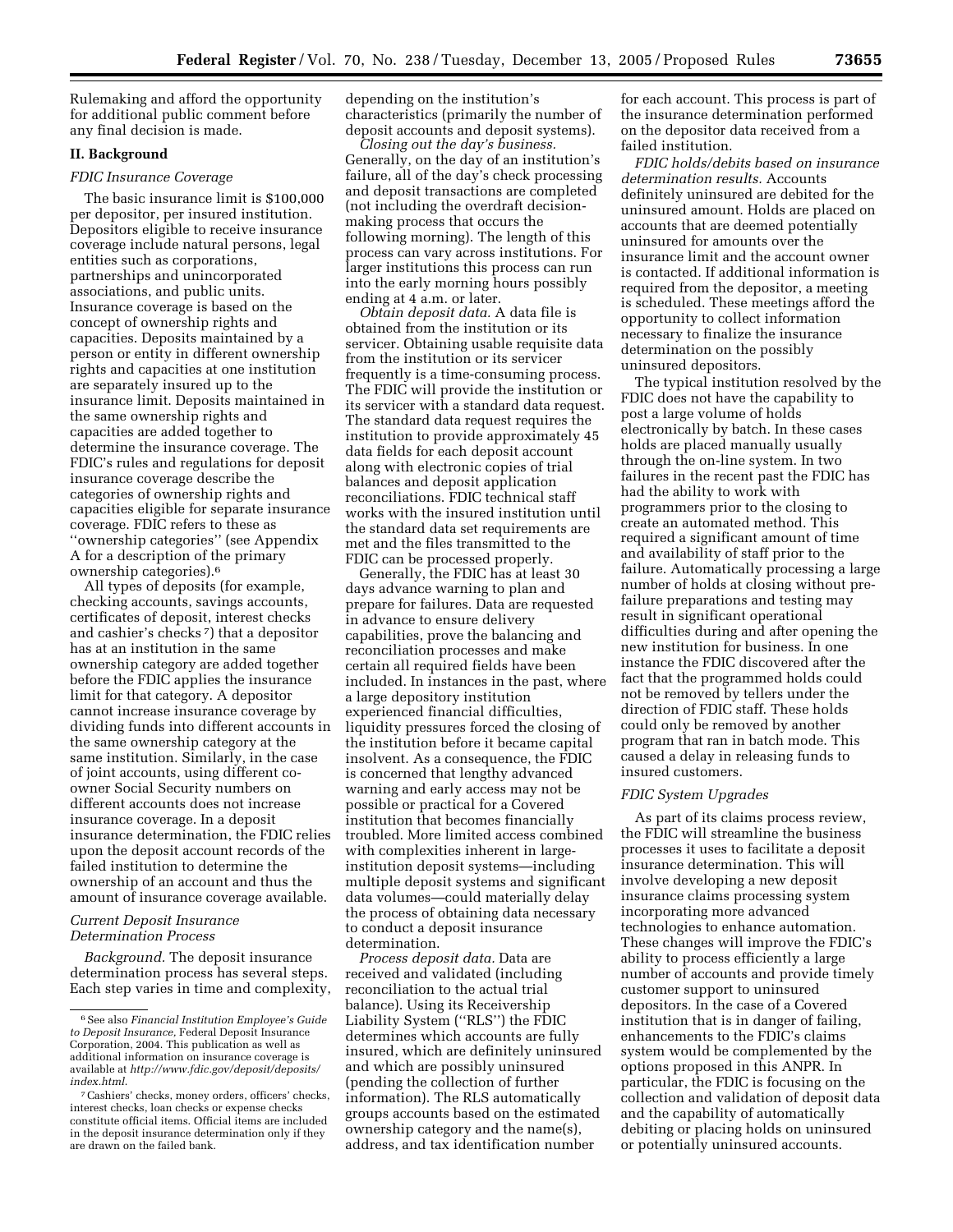#### *The Banking Landscape From the Claims Perspective*

*Industry segmentation.* Insured depository institutions can be divided into two general categories, depending on the unique issues posed during a potential resolution. The single most important facet determining the complexity of the claims process is the number of deposit accounts, although

the volume of daily transactions also can be important. For the purpose of claims process planning the FDIC has divided the industry into two segments as shown in Table 2.

This segmentation does not result in two homogenous groups. There are profound differences among institutions in each group. From the deposit claims perspective the varying characteristics of Covered and Excluded institutions

# TABLE 2.—INDUSTRY SEGMENTATION.

suggest the need for different claims approaches and methodologies.

*Complexity:* Large institutions typically have more accounts and more complex deposit systems. With Covered institutions the speed of the claims process could be greatly enhanced by the FDIC obtaining a timely data download and improving the capability to automatically post holds or debit uninsured funds.

| Segment  | <b>Definition</b>                                                                                 | Number | Percent of<br>total | Total<br>domestic<br>deposit<br>(billions) | Percent of<br>total |
|----------|---------------------------------------------------------------------------------------------------|--------|---------------------|--------------------------------------------|---------------------|
| Covered  | Total number of deposit accounts over<br>250,000 and total domestic deposits<br>over \$2 billion. | 145    | 1.6                 | \$3,982                                    | 67.1                |
| Excluded | All insured institutions not covered                                                              | 8.735  | 98.4                | 1.950                                      | 32.9                |
| Total    |                                                                                                   | 8,880  | 100.0               | 5.932                                      | 100.0               |

*Source:* FDIC.

*Note:* Data are as of June 30, 2005.

*Resolution structure:* The resolution of a Covered institution is likely to unfold differently compared to one of smaller size. These differences generally relate to the expected nature of the failure. In today's environment a critically undercapitalized institution will receive a supervisory letter indicating it has 90 days to improve its capital position, otherwise it will be closed (capital insolvency). If the institution's capital level is not improved during this time, a failure will occur, typically on a Friday. This process affords the FDIC substantial advance warning and the opportunity to prepare by obtaining deposit data up to 90 days in advance of failure and by having the opportunity to work with the failing institution's information technology staff.

Covered institutions are more likely to fail due to liquidity reasons prior to becoming critically undercapitalized (liquidity insolvency). Most likely, this will be a less orderly event. Institutions more susceptible to a liquidity insolvency pose greater problems for the FDIC. Such institutions have a less predictable failure date; the failure could occur on any day of the week; and pre-failure access to the institution may be limited because the institution's insolvency is difficult to anticipate.

Covered insured depository institutions present unique challenges in the event of failure. For the smaller, less-complex Covered institutions these challenges may be only modest; for the larger, more complex members of the group they are more severe. The FDIC is

concerned about both the size and complexity of the deposit operations of Covered institutions and the speed at which a claims process must be conducted to make funds available quickly to depositors and maximize the institution's franchise value.

#### **III. Proposed Deposit Insurance Determination Timeline**

#### *General Process*

This ANPR presents three options for discussion. Each of these options would require modifications to the deposit systems of Covered institutions to facilitate the insurance determination process. The third option would require the larger Covered institutions to determine the insurance status of each depositor. In this case the FDIC would rely upon institution-generated results in the event of failure. Alternatively, the first two options imply a process similar to that currently undertaken by the FDIC, but with important distinctions. The general timeline of the insurance determination process under Options 1 and 2 is outlined below.

*Step 1.* The institution is closed, typically at the end of the business day.

*Step 2.* The institution's nightly deposit cycle is completed, a process which may run into the early morning hours. This process posts the day's deposit transactions, ending with the account balance used for deposit insurance purposes.

*Step 3.* After the nightly deposit cycle is processed and the ending balance obtained for each account, the insured institution's deposit system would post

what the FDIC is calling a ''provisional hold'' on certain large deposit accounts. The capability to post provisional holds is not a current feature of deposit processing systems and would have to be specifically created for this purpose. The provisional hold is a calculated amount based on the account type and balance. Accounts below a certain threshold (for example, \$50,000) would be exempt from a provisional hold. Based upon an initial analysis of potential losses from the failed institution, a specified percent (for example, 10 percent) of each account above this size threshold would be subject to a provisional hold. The actual threshold account size and hold percentage would be provided by the FDIC the night the institution is closed, based primarily on estimated institution losses. The threshold size and hold percentage may vary by account type (for example, demand and NOW accounts, savings deposits, time deposits and IRAs). Once the financial institution calculates the provisional hold amounts, holds must be placed on each affected account. The Hold Code legend should read ''FDIC Provisional Hold.'' The provisional holds would remain in place until the insurance determination results are determined by the FDIC. The FDIC provisional holds would be removed en masse once insurance determinations have been made by the FDIC. The FDIC will direct the institution's Operations/IT staff to reverse all provisional holds. It is anticipated this will be done by using the original provisional holds file and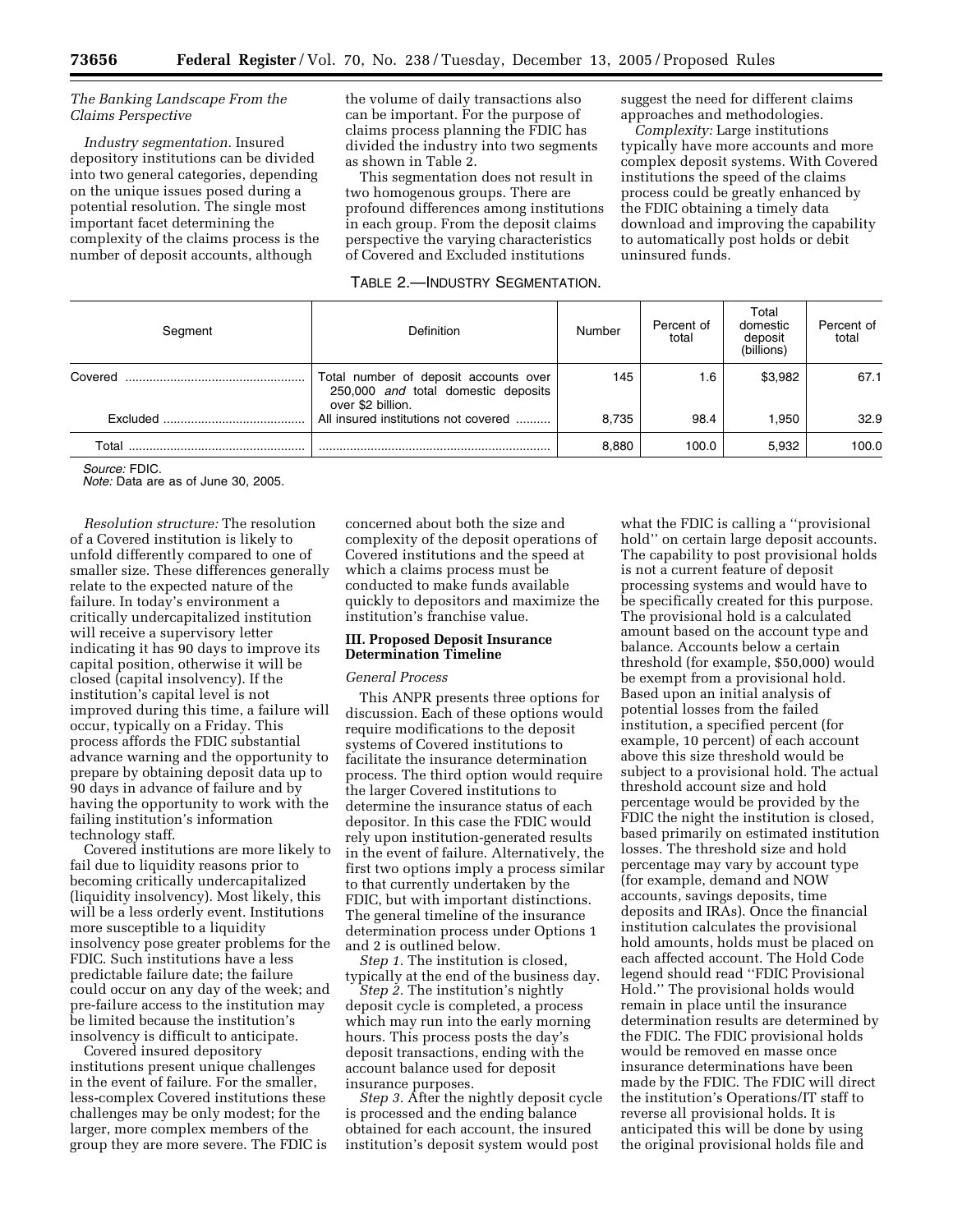changing it to reverse the provisional holds. The FDIC provisional holds should be of a nature that they can be overridden only by IT personnel at the direction of the FDIC if the need arises that individual provisional holds must be removed prior to the en masse removal.

*Step 4.* After the provisional holds are in place the institution (most likely a bridge bank) is ready to open for business. Posting of provisional holds must occur prior to the start of the business day following failure and appear on hold reports and the on-line system. The ''available balance'' must show the customer balance after the provisional hold has been posted.

*Step 5.* The Covered institution also must have the capability to generate a standard data set of deposit account fields necessary for the FDIC to conduct the deposit insurance determination. Except as discussed below for Option 1, the standard data set would be comprised of information the bank already has on hand. Principal balances, accrued interest, and record counts captured as part of this process must be reconciled to the institution's actual trial balance reports or summary totals reports. A mechanism would need to be in place to transmit these data quickly to the FDIC or its designated processing vendor.

*Step 6.* Upon receipt of the institution's standard data set the FDIC will process the information to determine the insurance status of each account. The FDIC will generate one of three possible outcomes for each account.

1. Account is fully insured: remove the provisional hold. No further action is required.

2. Account is definitely uninsured: remove the provisional hold and debit the account in the amount specified by the FDIC.

3. Account is possibly uninsured but further information is required by the FDIC to make the final determination: remove the provisional hold and place a regular bank hold<sup>8</sup> in the amount specified by the FDIC.<sup>9</sup>

The FDIC intends to forward insurance results to be incorporated into the institution's deposit systems as soon as possible, perhaps as quickly as the day following the receipt of the standard data set. The results will dictate debits and holds to be placed by batch in an automated fashion on deposit accounts. The processing stream would be as follows: FDIC will notify Operations/IT that results are available. This notification will trigger a process whereby all provisional holds are removed en masse using the original file to create the removal transactions. After provisional holds have been removed debit transactions and bank holds will be placed on accounts as determined in the process described above in items 1 through 3.

#### **Provisional Holds**

The steps described above would require new features for the deposit systems of Covered institutions. These features are: (1) The creation of a standard data set reconciled to the institution's actual trial balance; (2) the calculation of provisional holds on the basis of FDIC-specified criteria and placement of provisional holds after the regular deposit processing is complete for the day; (3) the capability to remove the provisional holds en masse and (4) the ability to place bank holds by batch, electronically.

Since provisional holds enhance the FDIC's ability to open a bridge bank quickly, it substantially increases the potential resale value of the institution. These holds are necessary to stop the potential outflow of uninsured funds subject to risk during the first business day(s) of the bridge bank's operations. At the same time depositors are provided access to the majority of their funds.

Potential difficulties could arise from provisional holds, including acceleration in the number of returned items. There is a tradeoff between holding uninsured funds potentially subject to loss and quickly making funds available to depositors. The FDIC must strike a balance in this decisionmaking process. As a part of this balance, the FDIC could require that the percentage of the provisional hold differ between account type.

Historically losses on large insured institutions have been lower as a percent of assets compared to the smaller, more typical failure. Large institutions also tend to hold more subordinated debt and other general creditor claims compared to smaller institutions. These facts suggest the possibility that the provisional hold

percentage will be fairly modest in the failure of most Covered institutions.

#### **IV. Options**

The FDIC has preliminarily identified three options, each of which is discussed below. The FDIC invites comments on these options, as well as other suggestions to achieve the objectives identified in this document. In addition, the FDIC seeks comments on several related issues. *These options are being considered only for Covered institutions.* 

The definition of a Covered institution is being actively considered. At this point the definition includes insured institutions with at least 250,000 deposit accounts and more than \$2 billion in domestic deposits. These thresholds are subject to further research and consideration. A limited number of large insured institutions (total assets over \$20 billion) would not fall under this definition because they have fewer than 250,000 deposit accounts. Inclusion of these institutions in the definition of ''Covered'' is being considered. Further, a multi-bank holding company could have at least one Covered institution while other members do not meet the definition. Consideration is being given to defining as Covered other members of a multibank holding company as long as at least one of its members meets the size thresholds listed above.10

#### *Option 1*

Option 1 would require each Covered institution (except those to which Option 3 would apply) to have in place on an ongoing basis the ability to:

• Identify the owner(s) of each account by using a unique identifier.

• Identify the deposit insurance ownership category of each deposit account.

• Supply to the FDIC a standard data set mapped and formatted to FDIC specifications and reconciled to the institution's actual trial balance. (See Appendix B for a preliminary list of data to be included in the standard data set.)

• Calculate and place provisional holds automatically according to the FDIC's specifications at the end of processing on any given business day.

• Remove provisional holds automatically according to the FDIC's specifications at the end of processing on any given business day.

<sup>8</sup>Bank holds should have a legend stating ''FDIC Hold'' and are placed for an unlimited number of days.

<sup>9</sup>Certain trust accounts and accounts eligible for pass-through coverage will require additional information to determine insurance status. The FDIC must obtain this information from the depositor. This process may take several weeks in the case of a relatively large Covered institution. The bank hold with the ''FDIC Hold'' legend will remain in place until results are obtained. The results of the insurance determination on these accounts will be passed to the institution (bridge bank or assuming institution) as they become available. When these accounts are processed, the deposit insurance determination will be complete.

<sup>10</sup>Some members of a multi-bank holding company hold only a limited number of deposit accounts, perhaps dictating exclusion from the definition of covered.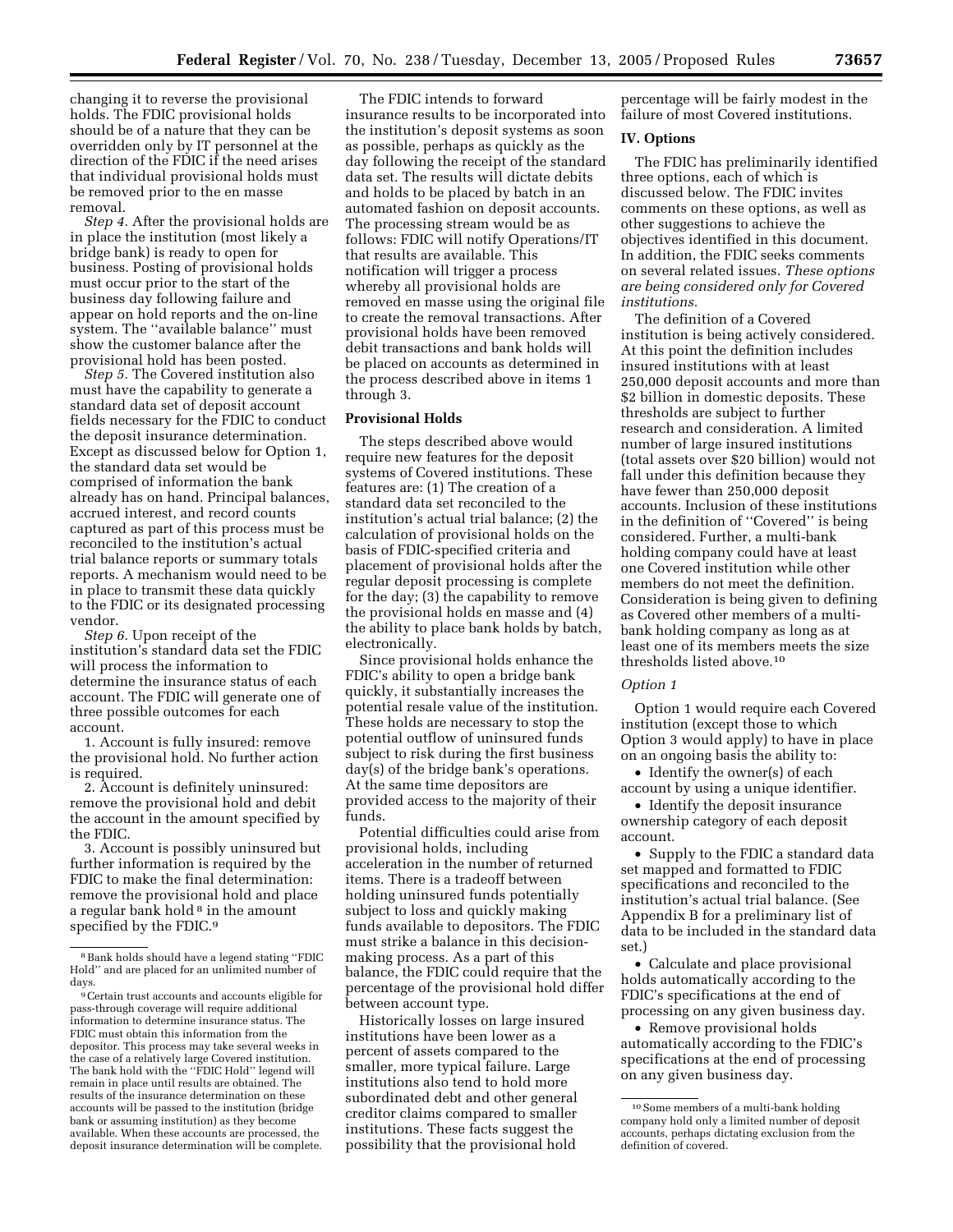• Add and remove automatically the FDIC-supplied holds/debits on an asneeded basis.

To ensure compliance the FDIC would test periodically a Covered institution's ability to produce the required processes.11 The testing process would focus on data quality and accuracy, the ability to produce quickly a standard data set meeting the FDIC's criteria, the ability to effectively submit data and the viability of the hold processes. The FDIC recognizes the sensitivity of depositor data and the privacy issues that may arise. The FDIC believes it is possible to conduct an effective testing process while on-site, without the need for sensitive depositor data to leave the institution's premises.

As each covered institution's system would be tested periodically, the FDIC should be able to rely upon the unique owner identifier and the insurance category of each account. Reliance upon these data would accelerate the insurance determination process. Without these data the FDIC would have to identify account owners and each account's insurance category based primarily on the name and address fields and tax identification numbers, as is the case with the current process.

The FDIC would require certain fields from the customer information file (''CIF'') system such as CIF number, name, address, taxpayer identification number and certain fields from the deposit system such as account number, account name, address, and principal balance. The data from the CIF file and the deposit systems must be linked. These data elements will be used to determine account owners and to perform insurance determinations. It is proposed that Covered institutions have the data elements mapped and formatted to the FDIC specifications and available to run on short notice. Further, the Covered institutions would have available a method to reconcile the file to actual trial balances to ensure all deposit accounts were captured. Proof of reconciliation would be required.

One of the elements of the standard data set (as set forth in Appendix B) is ''product type.'' In connection with this element, an insured depository institution must identify ''accounts owned by bank'' or ''bank-owned accounts.'' This term means an account that does not qualify as a ''deposit'' account as defined in the Federal Deposit Insurance Act. *See* 12 U.S.C. 1813(l). For example, a depository institution might establish an account

reflecting the collection of loan payments from borrowers. These collected funds represent income. They do not represent insured ''deposits'' because the depository institution is not obligated to make repayment. All such ''bank-owned accounts'' must be identified in the standard data set.

The volume of data to be provided in deposit/CIF files of Covered institutions can create time delays. In the event a Covered institution is viewed as in danger of failing, the institution would be required to quickly send or transmit data to secure FDIC sites.

*Questions.* What would be the overall cost to a Covered institution for developing the capability to automatically post provisional holds, remove provisional holds and automatically process account debits and holds based on the insurance determination results? What would be the overall cost to a Covered institution for developing the capability to produce a formatted standard data file, link CIF files to deposit files and prepare balancing and reconciliation schedules? How expensive would it be for Covered institutions to supply a unique identifier for each depositor? What would be the cost of supplying the insurance category for each account? How reliable would be the data identifying each depositor and account insurance category? Would Covered institutions have difficulty supplying reliable data for any of the items listed in Appendix B, such as for bank owned accounts? If so, which ones? Are Covered institutions able to identify account owners (as opposed to trustees, managers, beneficiaries, etc.) from their files?

The deposit systems on many Covered institutions use software purchased from a small group of vendors. To what extent would vendor-based software changes help mitigate the overall implementation costs of this program? Could a vendor develop the standard data set and program to pull the data into the specified format for multiple institutions or does each institution have unique details that would prevent this from occurring?

Some Covered institutions may use a servicer to process deposit accounts, and some Covered institutions may share the same deposit servicer. To what extent would implementation changes made by the servicer mitigate the costs of this program?

To meet the proposed standard data set requirement, institutions may have to link records from the CIF and the deposit systems or provide the key or linking elements so data from the CIF can be linked to individual account

owners. This would be more complex than a standard data set that only included items from the deposit systems, but it would yield substantial benefits to the FDIC. Once the systems had been developed and tested, how much longer would it take for an institution to prepare a standard data set that included CIF and deposit system items, compared to one that included only deposit system items?

The FDIC would require transmitted deposit balances to reconcile to the actual trial balance, both balance dollar amounts and the record count. How does reconciliation affect timeliness? Can the process be developed in advance and automated?

What is the most effective way of transmitting data to the FDIC?

#### *Option 2*

Option 2 would require each Covered institution to have in place on an ongoing basis the ability to:

• Supply to the FDIC a standard data set mapped and formatted to FDIC specifications and reconciled to the institution's actual trial balance. (See Appendix B for a preliminary list of data to be included in the standard data set.)

• Calculate and place provisional holds automatically according to the FDIC's specifications at the end of processing on any given business day.

• Remove provisional holds automatically according to the FDIC's specifications at the end of processing on any given business day.

• Add and remove automatically the FDIC-supplied holds/debits on an asneeded basis.

The primary difference between Options 1 and 2 rests with the omission in Option 2 of the requirements to supply a unique identifier for each depositor and identify the insurance category of each deposit account. The data elements included in the standard data set also may vary somewhat from those in Appendix B.

*Question:* What is the likely cost of Option 2? What are the potential cost savings to Covered institutions from Option 2 compared to Option 1? Are there any likely operational difficulties in implementing Option 2?

# *Option 3*

Option 3 would require the very largest of the Covered institutions to know the insurance status of deposit accounts at any given point in time.12

<sup>11</sup>Options 2 and 3 also would involve a testing process to determine the overall quality of the results.

<sup>12</sup>This requirement would not include deposit accounts for which the Covered institution does not ordinarily possess the information to make the determination, such as accounts with pass-through coverage (brokered deposit accounts and trust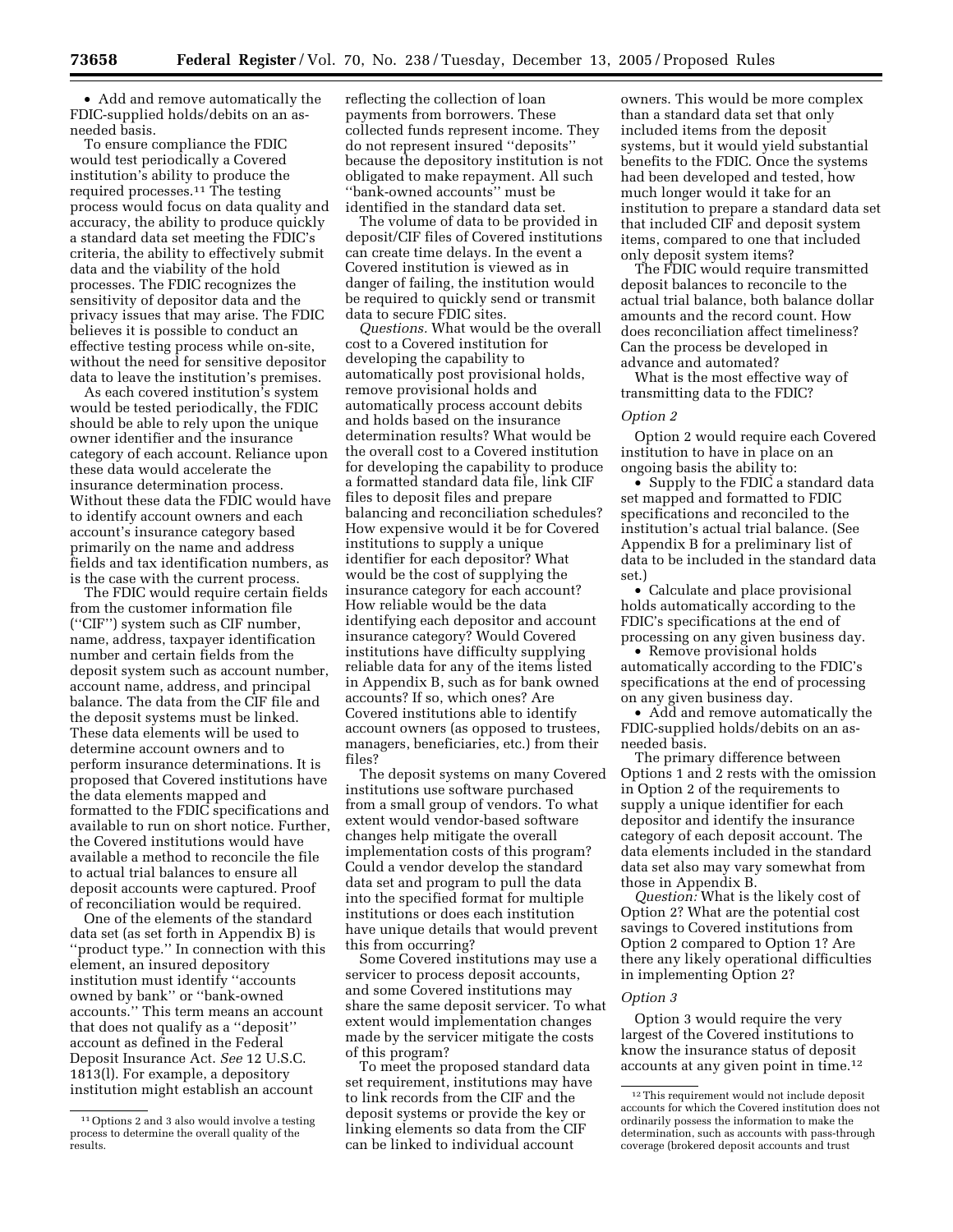Upon failure, the institution must be able to place debits/holds automatically for uninsured deposits in an amount specified by the FDIC, so that the institution can be operational the following business day. The FDIC is considering this option only for the largest 10 or 20 Covered institutions while, if used, the remaining Covered institutions would meet requirements similar to those outlined under Options 1 or 2. Limiting the scope of this option to the largest Covered institutions would help mitigate implementation costs as well as speed the insurance determination process for the largest, most complex of the Covered institutions.

This option would be more expensive for Covered institutions than Options 1 or 2, but it could yield additional

benefits. Depositors could benefit from the institutions' ability to provide information about insurance status. If an institution were to fail, this option provides that the insurance status of most depositors would be known at the point of failure. As a consequence, some depositors could receive a larger portion of their funds more quickly under this option compared to the provisional hold process contemplated in Options 1 and 2.

As with Options 1 and 2, the FDIC would test the accuracy of systems put in place if this Option is adopted. Under these circumstances the FDIC should be able to rely upon the results generated by the insured institution for the initial deposit insurance determination.

*Questions.* How expensive would this option be compared to Options 1 or 2?

Do the additional benefits merit the additional cost? Are there other reasons why this approach should be preferred or rejected? How extensive would the FDIC audit have to be to determine whether institutions are correctly calculating insurance coverage?

# *Other Potential Options*

The FDIC invites comments on all aspects of this proposal. In addition, the FDIC solicits suggestions on alternative means of meeting the objective of conducting a timely insurance determination on Covered insured institutions.

*Question.* Is there a different approach that would accomplish the same objective at a lower financial and regulatory cost?

APPENDIX A.—PRIMARY FDIC DEPOSIT INSURANCE CATEGORIES

| Insurance category                                     | Description                                                                                                                                                                                                                                                                                                       |
|--------------------------------------------------------|-------------------------------------------------------------------------------------------------------------------------------------------------------------------------------------------------------------------------------------------------------------------------------------------------------------------|
| 1. Single Ownership                                    | Funds owned by a natural person including those held by an agent or custodian, sole proprietorship accounts<br>and accounts that fail to qualify in any other category below. Coverage extends to \$100,000 per depositor.                                                                                        |
| 2. Joint Ownership                                     | Accounts jointly owned as joint tenants with the right of survivorship, as tenants in common or as tenants by the<br>entirety. Coverage extends to \$100,000 per co-owner.                                                                                                                                        |
|                                                        | • The account title generally must be in the form of a joint account ("Jane Smith & John Smith").<br>• Each of the co-owners must sign the account signature card. (This requirement has exceptions, including cer-<br>tificates of deposit.)                                                                     |
| 3. Revocable Trust                                     | • The withdrawal rights of the co-owners must be equal.<br>Accounts whereby the owner evidences an intention that upon his or her death the funds shall belong to one or                                                                                                                                          |
|                                                        | more qualifying beneficiaries. For each owner, coverage extends to \$100,000 per beneficiary.<br>• The title of the account must include "POD" (payable-on-death) or "trust" or some similar term.                                                                                                                |
|                                                        | • The beneficiaries must be specifically named in the account records. (This requirement applies to informal<br>"POD" accounts but does not apply to formal "living trust" accounts.)                                                                                                                             |
|                                                        | • The beneficiaries must be the owner's spouse, children, grandchildren, parents or siblings.                                                                                                                                                                                                                     |
| 4. Irrevocable Trust                                   | Accounts established pursuant to an irrevocable trust agreement. Coverage extends to \$100,000 per beneficiary.<br>• The account records must indicate that the funds are held by the trustee pursuant to a fiduciary relationship.                                                                               |
|                                                        | • The account must be supported by a valid irrevocable trust agreement.<br>• Under the trust agreement, the grantor of the trust must retain no interest in the trust funds.                                                                                                                                      |
|                                                        | • For "per beneficiary" coverage, the interest of the beneficiary must be "non-contingent."                                                                                                                                                                                                                       |
| 5. Self-Directed Retirement                            | Individual retirement accounts under 26 U.S.C. § Retirement 408(a), eligible deferred compensation plans under<br>26 U.S.C. §457, self-directed individual account plans under 29 U.S.C. §1002 and self-directed Keogh plans<br>under 26 U.S.C. § 401(d). Coverage extends to \$100,000 per owner or participant. |
|                                                        | • The account records must indicate that the account is a retirement account.                                                                                                                                                                                                                                     |
|                                                        | • The account must be an actual retirement account under the cited sections of the Tax Code.                                                                                                                                                                                                                      |
| 6. Corporation, Partnership<br>or Unincorporated Asso- | Accounts of a corporation, partnership or unincorporated association. Coverage extends to Unincorporated<br>\$100,000 per entity.                                                                                                                                                                                 |
| ciation.                                               | • The account records must indicate that the entity is the owner of the funds or that the nominal accountholder is<br>merely an agent or custodian (with the entity's ownership interest reflected by the custodian's records).<br>• The entity must be engaged in an "independent activity."                     |
|                                                        | • The entity must not be a sole proprietorship (which is treated as a single ownership account).                                                                                                                                                                                                                  |
| 7. Employee Benefit Plan                               | Deposits of an employee benefit plan as defined at 29 U.S.C. 1002, including any plan described at 26 U.S.C.<br>401(d), and also deposits of an eligible deferred compensation plan described at 26 U.S.C. 457. Coverage ex-<br>tends to \$100,000 per participant.                                               |
|                                                        | • The account records must indicate that the funds are held by the plan administrator pursuant to a fiduciary re-<br>lationship.                                                                                                                                                                                  |
|                                                        | • The account must be supported by a valid employee benefit plan agreement.<br>• For "per participant" coverage:                                                                                                                                                                                                  |
|                                                        | $\circ$ The interests of the participants must be ascertainable and non-contingent.<br>The institution must have been well capitalized (or adequately capitalized in some cases) when the initial and<br>subsequent deposits were made.                                                                           |

accounts, for example) and certain informal trust accounts (also referred to as either ''payable-on-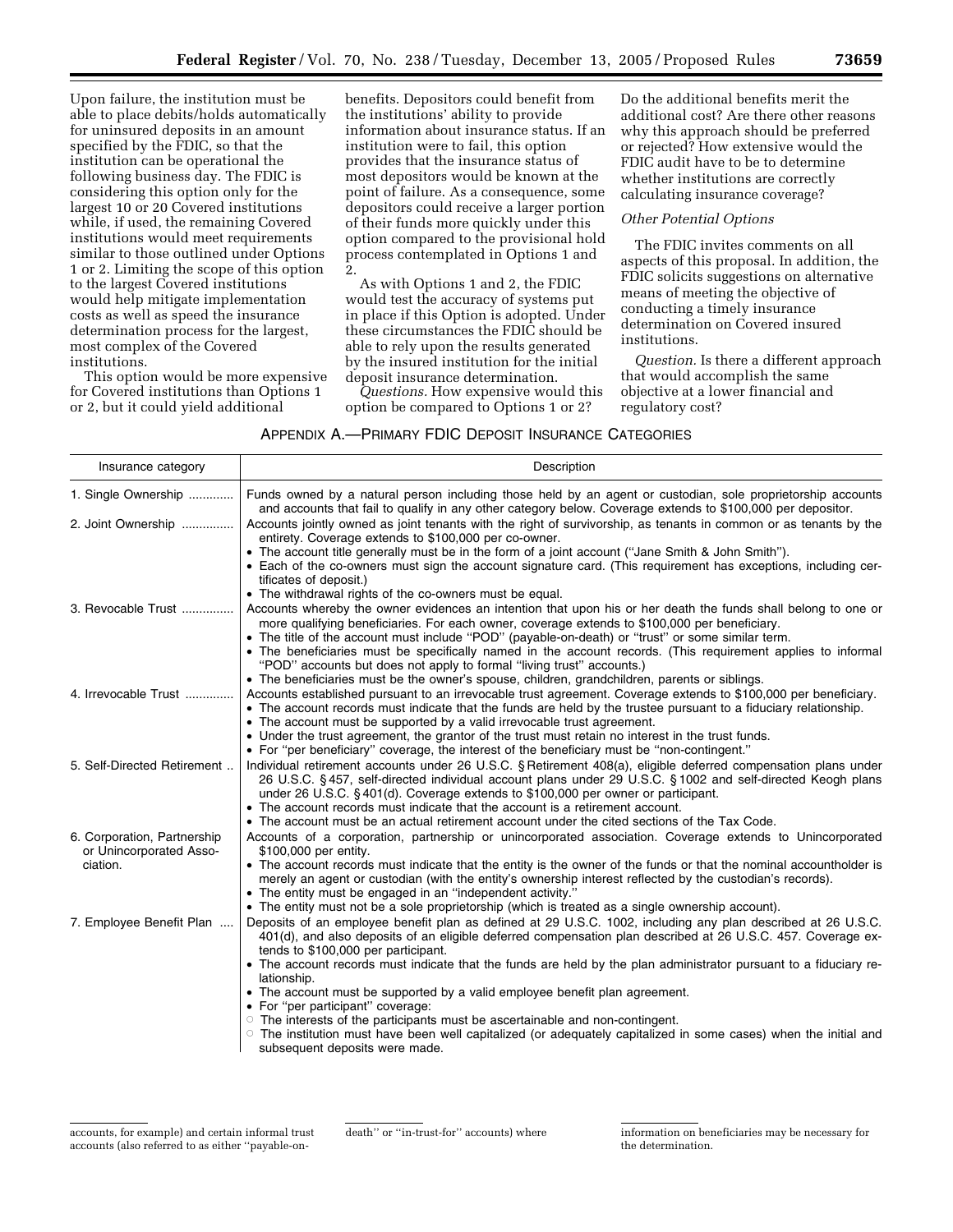| Insurance category | Description                                                                                                                                                                                                                                                                                                                                                                                                                                                                                                                                                                                                                                                                                                                                             |
|--------------------|---------------------------------------------------------------------------------------------------------------------------------------------------------------------------------------------------------------------------------------------------------------------------------------------------------------------------------------------------------------------------------------------------------------------------------------------------------------------------------------------------------------------------------------------------------------------------------------------------------------------------------------------------------------------------------------------------------------------------------------------------------|
| 8. Public Unit     | Funds of "public units" or "political subdivisions" thereof. Coverage extends to \$100,000 for interest bearing de-<br>posits and \$100,000 for non interest bearing deposits for each official custodian of the public unit or subdivi-<br>sion.<br>• For separate coverage for the non interest bearing deposits, the insured financial institution must be located<br>(including branch locations) in the same state as the public unit.<br>• The account records must indicate that the funds are held by the custodian in a custodial capacity.<br>• For "per custodian" coverage, the custodian must be a separate "official custodian."<br>• For "per subdivision" coverage, the governmental entity must be a separate "political subdivision." |

# APPENDIX A.—PRIMARY FDIC DEPOSIT INSURANCE CATEGORIES—Continued

#### **Appendix B. Data Elements Included in the Standard Data Set**

This appendix presents a standard data request containing proposed data fields to be used by the FDIC to determine the insured status of each account. The proposed file is divided into four record types: Header, Deposit, Hold, and Customer. It would be preferred that all data are included in

one file but, if necessary due to system constraints, multiple files might be used. For identification purposes the Header record in each file must be created. If data or information are not maintained or do not apply, a null value in the appropriate field should be indicated.

The following is a list of the data fields proposed to be included in the file with explanations of the data being requested. The fields are listed in the order they would appear in the file.

#### **Header Record**

The Header Record provides information specific to the institution, the effective date of the data and the date and time the file was created. The Header Record must be at the beginning of each file if multiple files are submitted.

| Field name | FDIC field description                                                                                                                                                                                                                                                                                                                      |
|------------|---------------------------------------------------------------------------------------------------------------------------------------------------------------------------------------------------------------------------------------------------------------------------------------------------------------------------------------------|
|            | 1. HD Record ID    Record ID Enter "1" in this field.<br>1. HD Acct Numb    Header Account Number Enter "000000000000000000" in this field.<br>1. HD File Date    File Date—This field identifies the "as-of-date" of the file. Enter the effective date of the data being supplied in<br>this request. Must be entered in MMDDYYYY format. |
|            | Financial Institution Name—Enter the institution's name as it appears on the FDIC Certificate.<br>1. HD FI Number  Financial Institution Number—Enter the institution's FDIC certificate/institution number.<br>1. HD Dt Created  Date & Time Created—Enter the date and time in MMDDYYYYHHmmSS format.                                     |

# **Deposit Record**

The Deposit Record provides information specific to deposit account balances and account data. Fields 14–27 relate to the account name and address information. Some systems provide for separate fields for account title/name, address, city, state, ZIP, and country, all of which are parsed out. Other systems

may simply provide multiple lines for name, address, city, state, ZIP, with no distinction. Populate fields that best fit system data—either fields 14–21 or fields 22–27.

| Field name         | FDIC field description                                                                                                                                                                                                                                                     |
|--------------------|----------------------------------------------------------------------------------------------------------------------------------------------------------------------------------------------------------------------------------------------------------------------------|
| 0. DP_Record_ID    | Record ID-Enter "2" in this field.                                                                                                                                                                                                                                         |
| 0. DP_Acct_Numb    | Account Number-The unique number assigned by the institution to this account.                                                                                                                                                                                              |
| 0. DP Acct Numb ID | Account Number ID—Account number field that further identifies the account. May be used to identify separate<br>deposits tied to this account where there are different processing parameters, <i>i.e.</i> interest rates, maturity dates,<br>but all owners are the same. |
| 0. DP_Tax_ID       | Tax ID—Provide the tax ID number maintained on the account. For consumer accounts, typically, this would be<br>the primary account holder's Social Security number. For business accounts it would be the Federal tax identi-<br>fication number.                          |
| 0. DP_Tax_Code     | Tax ID Code—This field should identify the type of the tax ID number. Valid values are:                                                                                                                                                                                    |
|                    | $\bullet$ S = Social Security number.                                                                                                                                                                                                                                      |
|                    | $\bullet$ T = Federal tax identification number.                                                                                                                                                                                                                           |
|                    | $\bullet$ O = Other.                                                                                                                                                                                                                                                       |
| 0. DP_Branch       | Branch—This field should identify the branch associated with the account. It may be where the account was origi-<br>nally opened.                                                                                                                                          |
|                    | 0. DP_Cost_Center   Cost Center—Identifier used for organization reporting or ownership of the account. It may be the same as the<br>Branch number.                                                                                                                        |
| 0. DP_Owner_Ind    | Customer Owner Indicator—This field is used to identify the type of ownership. This information will assist the<br>FDIC to further categorize the account into the FDIC insurance categories. Valid values are:                                                            |
|                    | • $S =$ Single or primary owner<br>• $J =$ Joint or secondary owner (also include DBA's in this code)                                                                                                                                                                      |
|                    | $\bullet$ T = Trust account                                                                                                                                                                                                                                                |
|                    | • $P =$ Partnership account                                                                                                                                                                                                                                                |
|                    | • $C = Corporation$ .                                                                                                                                                                                                                                                      |
|                    | $\bullet$ B = Brokered deposits                                                                                                                                                                                                                                            |
|                    | $\bullet$ O = Other                                                                                                                                                                                                                                                        |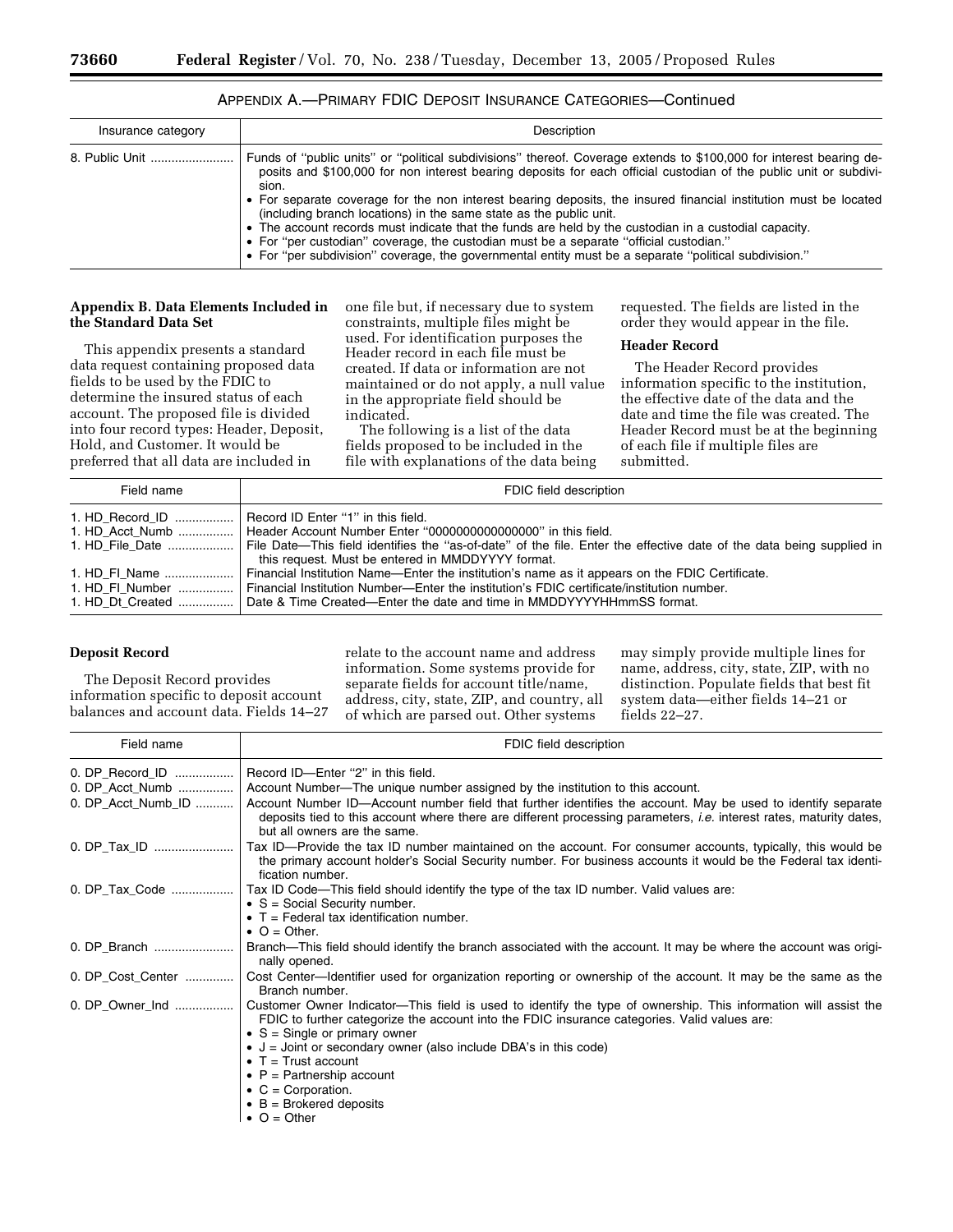| Field name           | FDIC field description                                                                                                                                                                                                                                                                                                                                                                                           |
|----------------------|------------------------------------------------------------------------------------------------------------------------------------------------------------------------------------------------------------------------------------------------------------------------------------------------------------------------------------------------------------------------------------------------------------------|
| 0. DP_Prod_Type      | Product Type—This field is used to identify the type of the product from a customer perspective. This information<br>will assist the FDIC to properly categorize the account into the FDIC insurance categories. Valid values in the<br>field are:                                                                                                                                                               |
|                      | • CON = Personal or consumer accounts.<br>$\bullet$ BUS = Business.                                                                                                                                                                                                                                                                                                                                              |
|                      | • NPR = Non-profit accounts.<br>• GOV = Accounts held by government entities (city, state, political subdivisions).                                                                                                                                                                                                                                                                                              |
|                      | $\bullet$ FIN = Accounts held by other financial institutions.                                                                                                                                                                                                                                                                                                                                                   |
|                      | • INT = Internal accounts or bank-owned accounts.<br>$\bullet$ OTH = Other.                                                                                                                                                                                                                                                                                                                                      |
| 0. DP_Prod_Cat       | Product Category—This is a broad classification of products and accounts. Valid values in the field are:<br>• $DDA = Non-interest bearing checking accounts.$<br>• NOW = Interest bearing checking accounts.                                                                                                                                                                                                     |
|                      | • MMA = Money market accounts.<br>• SAV = Savings accounts and money market savings accounts. This includes any interest bearing accounts                                                                                                                                                                                                                                                                        |
|                      | with regulated withdrawal requirements.<br>• CDS = Time deposit accounts and certificate of deposit accounts. Include any accounts with specified maturity                                                                                                                                                                                                                                                       |
|                      | dates that may or may not be renewable.<br>• REP = Repurchase agreements. Include any accounts supported by an agreement to repurchase the deposit                                                                                                                                                                                                                                                               |
|                      | at a specified date and interest rate, and is secured by designated securities owned by the institution.<br>• IRA = Individual retirement accounts.                                                                                                                                                                                                                                                              |
| 0. DP_Ret_Ind        | • OTH = Other.<br>Retirement Indicator—This field is used to identify whether the account is considered any type of retirement prod-                                                                                                                                                                                                                                                                             |
|                      | uct. Valid values are:<br>• $Y = Yes$ , the account is a retirement account.                                                                                                                                                                                                                                                                                                                                     |
|                      | $\bullet$ N = No, the account is not a retirement account.                                                                                                                                                                                                                                                                                                                                                       |
| 0. DP_Stat_Code      | Status Code—Include only the following status or condition of the account. Valid values are:<br>$\bullet$ O = Open.                                                                                                                                                                                                                                                                                              |
|                      | $\bullet$ C = Closed.<br>$\bullet$ D = Dormant.                                                                                                                                                                                                                                                                                                                                                                  |
|                      | $\bullet$   = Inactive                                                                                                                                                                                                                                                                                                                                                                                           |
| 0. DP_Short_Name     | Short Name-This field will assist in creating an alpha list of accounts. The format preference for personal ac-<br>counts is last name or partial last name followed by first name. For business accounts enter the name of the<br>account. Variances to this should be explained in a Mapping document. If a similar field does not exist, create<br>a "Short Name" by concatenating data using related fields. |
| 0.DP_Acct_Title_1    | Account Title Line 1—Two lines (fields 14 & 15) are provided to enter account styling or titling of the account.<br>These data will be used to identify the owners of the account.                                                                                                                                                                                                                               |
| 0. DP_Acct_Title_2   | Account Title Line 2-Additional account title line.                                                                                                                                                                                                                                                                                                                                                              |
| 0. DP_Address_Line_1 | Address Line 1—Two lines (fields 16 & 17) are provided to enter the street, PO box, suite number, etc. of the ad-<br>dress.                                                                                                                                                                                                                                                                                      |
| 0. DP_Address_Line_1 | Address Line 2-Additional address line.<br>City-Enter the city associated with the mailing address.                                                                                                                                                                                                                                                                                                              |
| 0. DP_State          | State-Enter the state abbreviation associated with the mailing address.                                                                                                                                                                                                                                                                                                                                          |
| 0. DP_ZIP            | ZIP—This field allows for the ZIP+4 code associated with the mailing address.                                                                                                                                                                                                                                                                                                                                    |
| 0. DP_Country        | Country—This field should identify the country associated with the mailing address. Provide the name of the                                                                                                                                                                                                                                                                                                      |
| 0. DP_NA_Line_1      | country or the standard country code.<br>Name or Address Line 1-Six lines (fields 22-27) are provided to enter the name and/or the account mailing ad-                                                                                                                                                                                                                                                           |
| 0. DP_NA_Line_2      | dress if your system does not distinguish particular address lines.<br>Name & Address Line 2-Additional name and/or address line.                                                                                                                                                                                                                                                                                |
| 0. DP_NA_Line_3      | Name & Address Line 3-Additional address line.                                                                                                                                                                                                                                                                                                                                                                   |
| 0. DP NA Line 4      | Name & Address Line 4-Additional address line.                                                                                                                                                                                                                                                                                                                                                                   |
| 0. DP NA Line 5      | Name & Address Line 5—Additional address line.                                                                                                                                                                                                                                                                                                                                                                   |
| 0. DP_NA_Line_6      | Name & Address Line 6-Additional address line.                                                                                                                                                                                                                                                                                                                                                                   |
| 0. DP_Cur_Bal        | Current Balance—This amount represents the current balance in the account at the end of business on the effec-                                                                                                                                                                                                                                                                                                   |
|                      | tive date of this file. This balance should not be reduced by float or holds. For CDs and time deposits, it should<br>reflect the principal balance plus any interest paid and available for withdrawal that is not already included in<br>the principal. The total of all Current Balances in this file should reconcile to the total liabilities on the financial                                              |
| 0. DP Int Rate       | institutions general ledger.<br>Interest Rate—The current interest rate in effect for interest bearing accounts.                                                                                                                                                                                                                                                                                                 |
| 0. DP_Bas_Days       | Basis Days—Indicates the basis on which interest is to be paid. Valid values are:                                                                                                                                                                                                                                                                                                                                |
|                      | • $1 = 30/360$ .<br>• $2 = 30/365$ .                                                                                                                                                                                                                                                                                                                                                                             |
|                      | • $3 = 365/365$ (actual/actual).                                                                                                                                                                                                                                                                                                                                                                                 |
| 0. DP_Int_Type       | Interest Type—Indicates the type of interest to be paid. Valid values are:<br>$\bullet$ S = Simple.                                                                                                                                                                                                                                                                                                              |
|                      | $\bullet$ D = Daily compounding.<br>• $C =$ Continuous compounding.                                                                                                                                                                                                                                                                                                                                              |
|                      | $\bullet$ O = Other.                                                                                                                                                                                                                                                                                                                                                                                             |
| 0. DP_Int_Factor     | Interest Rate Daily Factor-This field should reflect the daily interest rate factor for generating interest.                                                                                                                                                                                                                                                                                                     |
| 0. DP_Acc_Int        | Accrued Interest—This amount should reflect the amount of interest that has been earned but not yet paid to the                                                                                                                                                                                                                                                                                                  |
|                      | account as of the date of the file.                                                                                                                                                                                                                                                                                                                                                                              |
| 0. DP_Lst_Int_Pd     | Date Last Interest Paid-This should indicate the date thru which interest was last paid to the account. Must be<br>entered in MMDDYYYY format.                                                                                                                                                                                                                                                                   |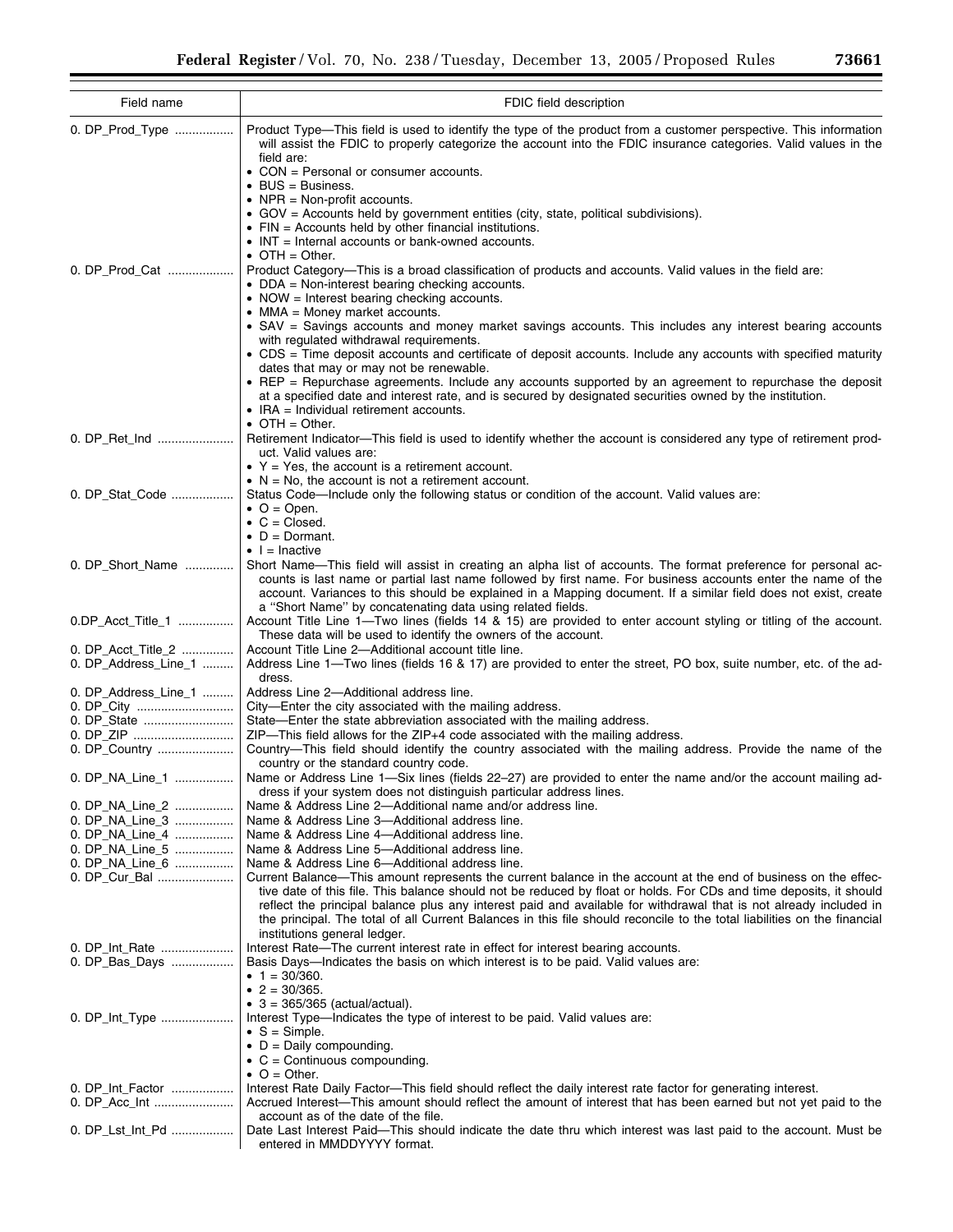| Field name         | FDIC field description                                                                                                                                                                                                                                                                                                                                                                                                       |
|--------------------|------------------------------------------------------------------------------------------------------------------------------------------------------------------------------------------------------------------------------------------------------------------------------------------------------------------------------------------------------------------------------------------------------------------------------|
| 0. DP_Int_Pd_YTD   | Interest Paid YTD-The amount of interest that has been paid to the account this year. Must be entered in<br>MMDDYYYY format.                                                                                                                                                                                                                                                                                                 |
| 0. DP Nxt Mat      | Date Next Maturity—For CD and time deposit accounts, this is the next date the account is to mature. For non-<br>renewing CDs that have matured and are waiting to be redeemed this date may be in the past. Must be en-<br>tered in MMDDYYYY format.                                                                                                                                                                        |
| 0. DP Res Acct Ind | Reserve Account Indicator—Identifies accounts with a reserve or overdraft protection feature tied to this account<br>and is not identified by another account number or identifier. It is not an Overdraft Limit that allows the deposit<br>account to be overdrawn. Rather, it is considered a "loan" to be advanced to the account in the event of an<br>overdraft.                                                        |
| 0. DP_Res_Out_Bal  | Reserve Account Outstanding Balance—Provide the outstanding balance of a reserve or overdraft protection fea-<br>ture. This balance is not reflected in the accounts deposit current balance. This is not an Overdraft Limit. Rath-<br>er, in the event that proceeds are advanced to cover an overdraft, the balance that remains outstanding to be<br>paid back to the account. This balance may include a finance charge. |
| 0. DP_Lst_Deposit  | Date Last Deposit—This date should reflect the last deposit transaction posted to the account. For example, a<br>deposit that included checks and/or cash. Must be entered in MMDDYYYY format.                                                                                                                                                                                                                               |
| 0. DP_Open_Dt      | Account Open Date—This date should reflect the date the account was opened. If the account had previously<br>been closed and re-opened, this should reflect the most recent re-opened date. Must be entered in<br>MMDDYYYY format.                                                                                                                                                                                           |

# **Hold Record**

account. If an account has more than one hold, additional Hold Records may be provided.

The Hold Record provides information related to any holds on an

| Field name        | FDIC field description                                                                                                                   |
|-------------------|------------------------------------------------------------------------------------------------------------------------------------------|
|                   | Record ID—Enter "3" in this field.                                                                                                       |
|                   | Account Number—The account number associated with the hold. This should be the same as the account<br>number in Deposit Record field #2. |
|                   | Hold Amount--Dollar amount of the hold.                                                                                                  |
|                   | 2. HD Hold Reason    Hold Reason—Reason for the hold. Valid values are:                                                                  |
|                   | $LN =$ Loan collateral hold.                                                                                                             |
|                   | $UC =$ Uncollected funds hold.                                                                                                           |
|                   | $OT = Other$ - $bank$ defined.                                                                                                           |
|                   | Hold Description—Description of the hold available on the system.                                                                        |
|                   | Hold Days—The Number of days the hold was/is intended. May be used instead of an expiration date.                                        |
|                   | Hold Start Date—The date the hold was initiated. Must be entered in MMDDYYYY format.                                                     |
| 8. HD_Hold_Exp_Dt | Hold Expiration Date—The date the hold is to expire. Must be entered in MMDDYYYY format. May be used<br>instead of number of hold days.  |

# **Customer Record**

The Customer Record provides information related to each customer associated with an account. Therefore, multiple customer records associated with each deposit account number found in the Deposit Record should be indicated.

Fields 8–11 relate to the customer name. Some systems provide for

separate fields for account name: ''last name'' and ''first name'' for personal accounts or ''company name'' for business accounts, all of which are parsed out. Other systems simply provide one line for a name. Populate fields that best fit system data.

Fields 12–17 relate to customer address information. Some systems provide for separate fields for address, city, state, ZIP, and country, all of

which are parsed out. Other systems may simply provide multiple lines for name, address, city, state, ZIP, with no distinction. Fields 14–18 are provided if your systems do not distinguish between the different elements associated with a name and address. Populate fields that best fit system data—either fields 12–17 or fields 14– 18.

| Field name      | FDIC field description                                                                                                                                                                                                                              |
|-----------------|-----------------------------------------------------------------------------------------------------------------------------------------------------------------------------------------------------------------------------------------------------|
| 1. CS Record ID | Record ID-Enter "4" in this field.                                                                                                                                                                                                                  |
|                 | 2. CS Acct Numb  Account Number—The deposit account number. Should be the same as the account number in Deposit Record<br>field $#2$ .                                                                                                              |
| 3. CS Cust_Numb | Customer Number—The number assigned to the customer in the customer information system.                                                                                                                                                             |
|                 |                                                                                                                                                                                                                                                     |
| 5. CS Tax Code  | Customer Tax ID Code—This field should identify the type of the tax ID number of the customer. Valid values<br>are:<br>$\bullet$ S = Social Security number.<br>$\bullet$ T = Federal tax identification number.<br>$\bullet$ F = Foreign accounts. |

 $\bullet$  O = Other.